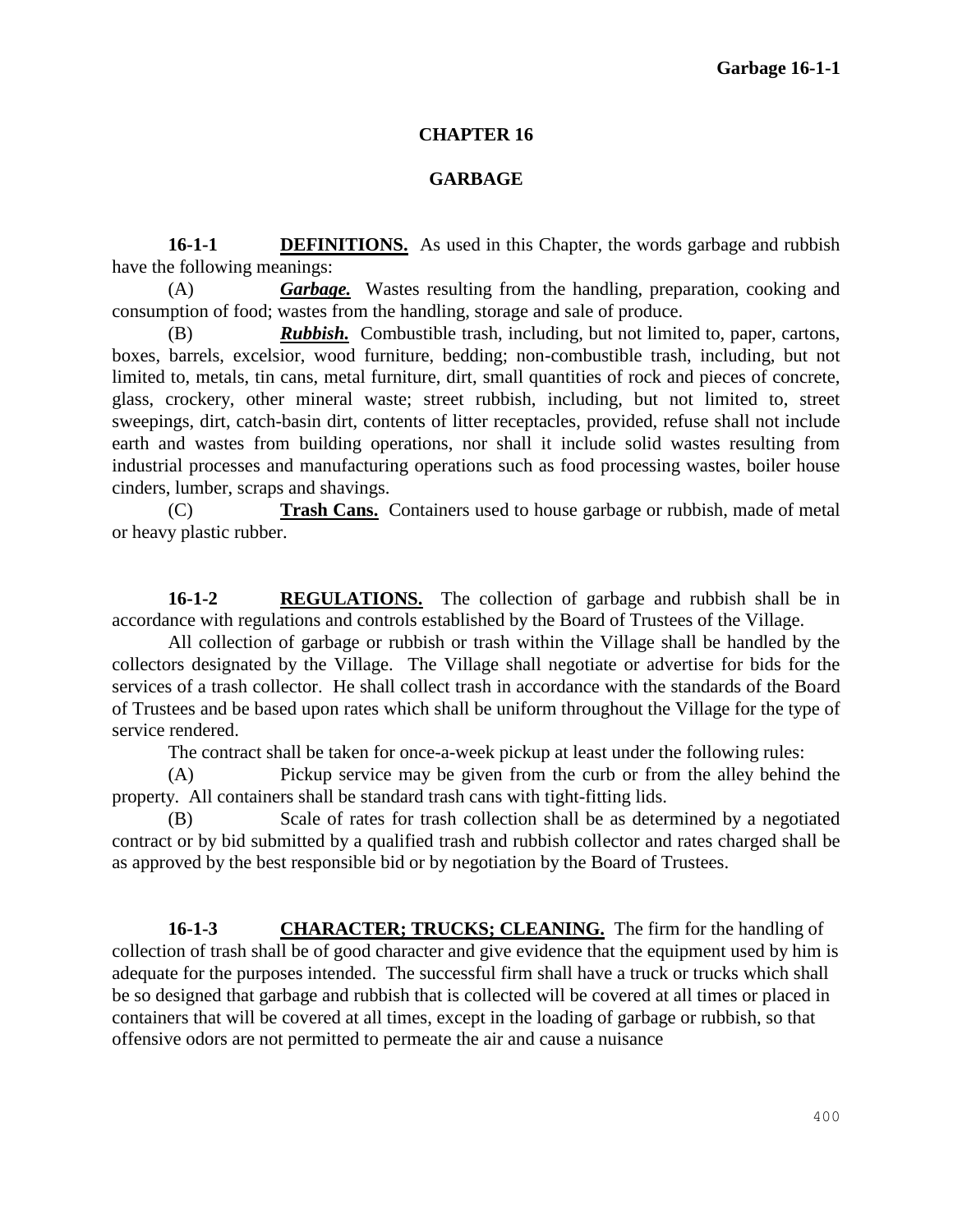within the Village. The trucks and all containers in which garbage is collected and transported shall be cleaned daily and the contractor shall not collect garbage on any day without having a clean truck and hand containers if containers are used.

**16-1-4 PARKING.** No truck carrying garbage or rubbish, or both, shall be parked or be permitted to stand anywhere in the Village longer than is necessary to pickup containers and empty the same into the said truck, providing that the standing of such vehicle made necessary by mechanical trouble, traffic conditions, accident or obedience to the direction of policemen or traffic signals, shall not be considered a violation of this Section.

**16-1-5 WASHING OF TRUCK.** A garbage truck or other equipment shall not be washed on Village streets or public property and will not be washed where the wastewaters will cause any offensive odors to adjoining property owners.

**16-1-6 CITIZEN RESPONSIBILITY.** It shall be the duty of every owner or his agent or occupant of any house, building, apartment, or flat in the Village, where people reside to maintain in good order a securely covered trash can, as defined, for the disposal of garbage or rubbish or both, said can shall be kept clean and free of odors at all times. The garbage container should be placed at a point where it will not cause nuisance or noxious odors to adjoining property owners. Where the property owner places garbage for collection and disposal in a can, the same should be kept dry as possible. Garbage should be wrapped or placed in a milk carton so as to prevent its scattering and to prevent freezing in the winter.

**16-1-7 WINDBLOWN GARBAGE.** It shall be unlawful to place garbage or rubbish in such a manner as to allow the same to be blown by the wind onto the property of other residents.

**16-1-8 PLACING OF CONTAINERS.** It shall be unlawful to deposit or permit to fall from any vehicle any garbage, refuse or ashes on any public street or alley in the Village; provided this Section shall not be construed to prohibit placing garbage, refuse or ashes in a container complying with the provisions of the Code preparatory to having such material collected and disposed of in the manner provided herein. All trash cans shall be located along streets, alleys, and curbs so as not to interfere with vehicular traffic including the refuse of garbage trucks.